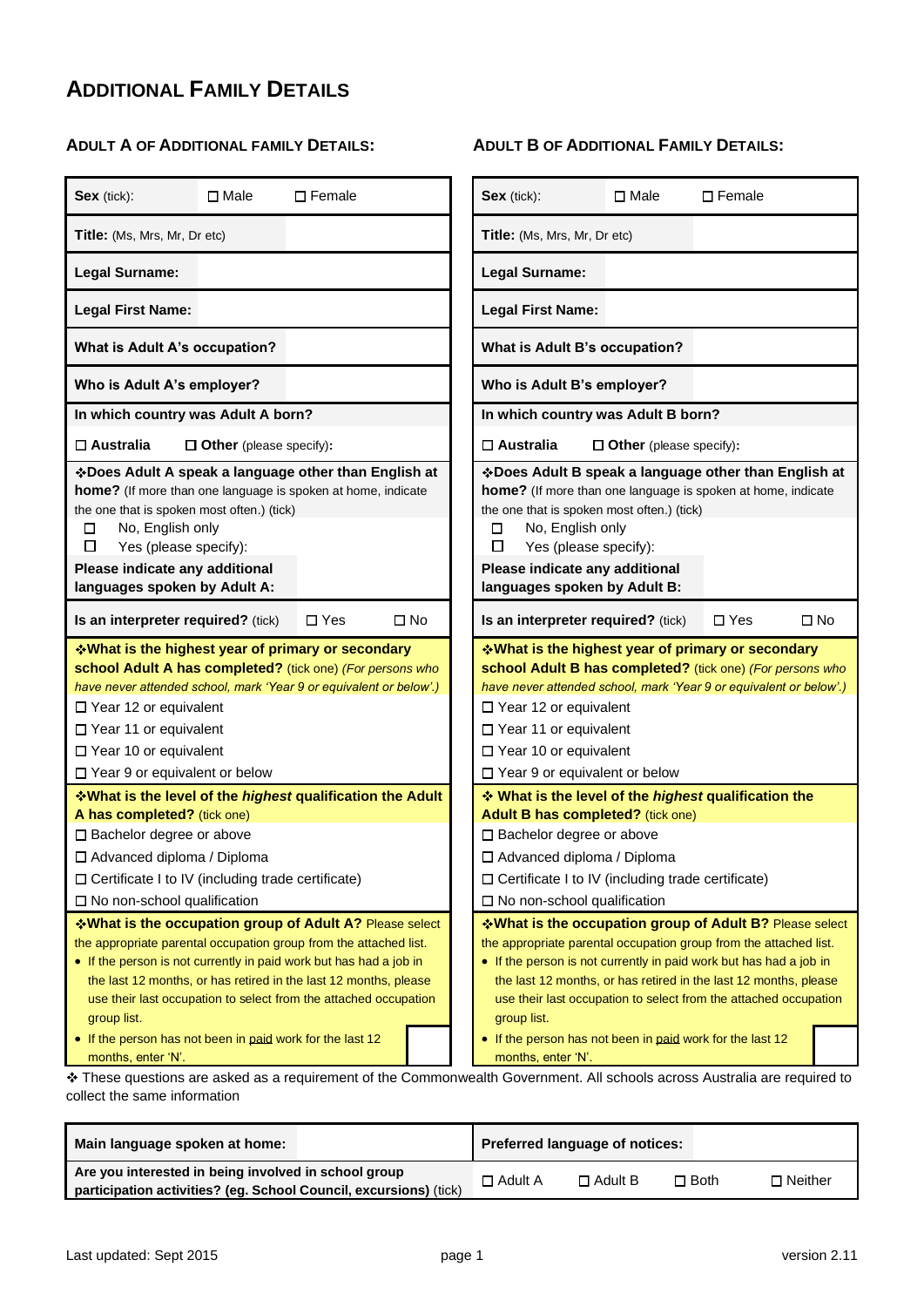# **ADDITIONAL FAMILY CONTACT DETAILS**

**ADULT A OF ADDITIONAL FAMILY CONTACT DETAILS:**

### *Business Hours:*

*After Hours:*

**Is Adult A usually home AFTER** 

**business hours?** (tick)

| כ ושטרו ככשוורכום.                                              |       |      |
|-----------------------------------------------------------------|-------|------|
| Can we contact Adult A at work?<br>(tick)                       | ∏ Yes | ∏ No |
| Is Adult A usually home during<br><b>business hours?</b> (tick) | ∏ Yes | N∩   |
| <b>Work Telephone No:</b>                                       |       |      |
| <b>Other Work Contact</b><br>information:                       |       |      |

□ Yes □ No

# **DETAILS:** *Business Hours:*

**ADULT B OF ADDITIONAL FAMILY CONTACT** 

| Can we contact Adult B at work?<br>(tick)                | ∩ Yes | Π N∩ |
|----------------------------------------------------------|-------|------|
| Is Adult B usually home during<br>business hours? (tick) | □ Yes | N∩   |
| <b>Work Telephone No:</b>                                |       |      |
| <b>Other Work Contact</b><br>information:                |       |      |
|                                                          |       |      |

### *After Hours:* **Is Adult B usually home AFTER business hours?** (tick) □ Yes □ No **Home Telephone No: Other After Hours Contact Information:**

| <b>Home Telephone No:</b>                                                                                                                            |              |                  | <b>Home Telephone No:</b>                                                                                                                            |              |            |                  |
|------------------------------------------------------------------------------------------------------------------------------------------------------|--------------|------------------|------------------------------------------------------------------------------------------------------------------------------------------------------|--------------|------------|------------------|
| <b>Other After Hours</b><br><b>Contact Information:</b>                                                                                              |              |                  | <b>Other After Hours</b><br><b>Contact Information:</b>                                                                                              |              |            |                  |
| <b>Mobile No:</b>                                                                                                                                    |              |                  | <b>Mobile No:</b>                                                                                                                                    |              |            |                  |
| <b>SMS Notifications:</b>                                                                                                                            | $\Box$ Yes   | $\Box$ No        | <b>SMS Notifications:</b>                                                                                                                            |              | $\Box$ Yes | $\square$ No     |
| Adult A's preferred method of contact: (tick one)<br>(If Phone is selected, Email shall be used for communication that<br>cannot be sent via phone.) |              |                  | Adult B's preferred method of contact: (tick one)<br>(If Phone is selected, Email shall be used for communication that<br>cannot be sent via phone.) |              |            |                  |
| □ Mail<br>$\Box$ Email                                                                                                                               | $\Box$ Phone | $\Box$ Facsimile | $\Box$ Email<br>□ Mail                                                                                                                               | $\Box$ Phone |            | $\Box$ Facsimile |
| <b>Email address:</b>                                                                                                                                |              |                  | <b>Email address:</b>                                                                                                                                |              |            |                  |
| <b>Email Notifications:</b>                                                                                                                          | $\Box$ Yes   | $\Box$ No        | <b>Email Notifications:</b>                                                                                                                          |              | $\Box$ Yes | $\square$ No     |
| <b>Fax Number:</b>                                                                                                                                   |              |                  | <b>Fax Number:</b>                                                                                                                                   |              |            |                  |

### **ADDITIONAL FAMILY HOME ADDRESS:**

| No. & Street: or Box<br>details |                              |            |              |
|---------------------------------|------------------------------|------------|--------------|
| Suburb:                         |                              |            |              |
| State:                          | Postcode:                    |            |              |
| <b>Telephone Number</b>         | <b>Silent Number: (tick)</b> | $\Box$ Yes | $\square$ No |
| <b>Mobile Number:</b>           | <b>Fax Number:</b>           |            |              |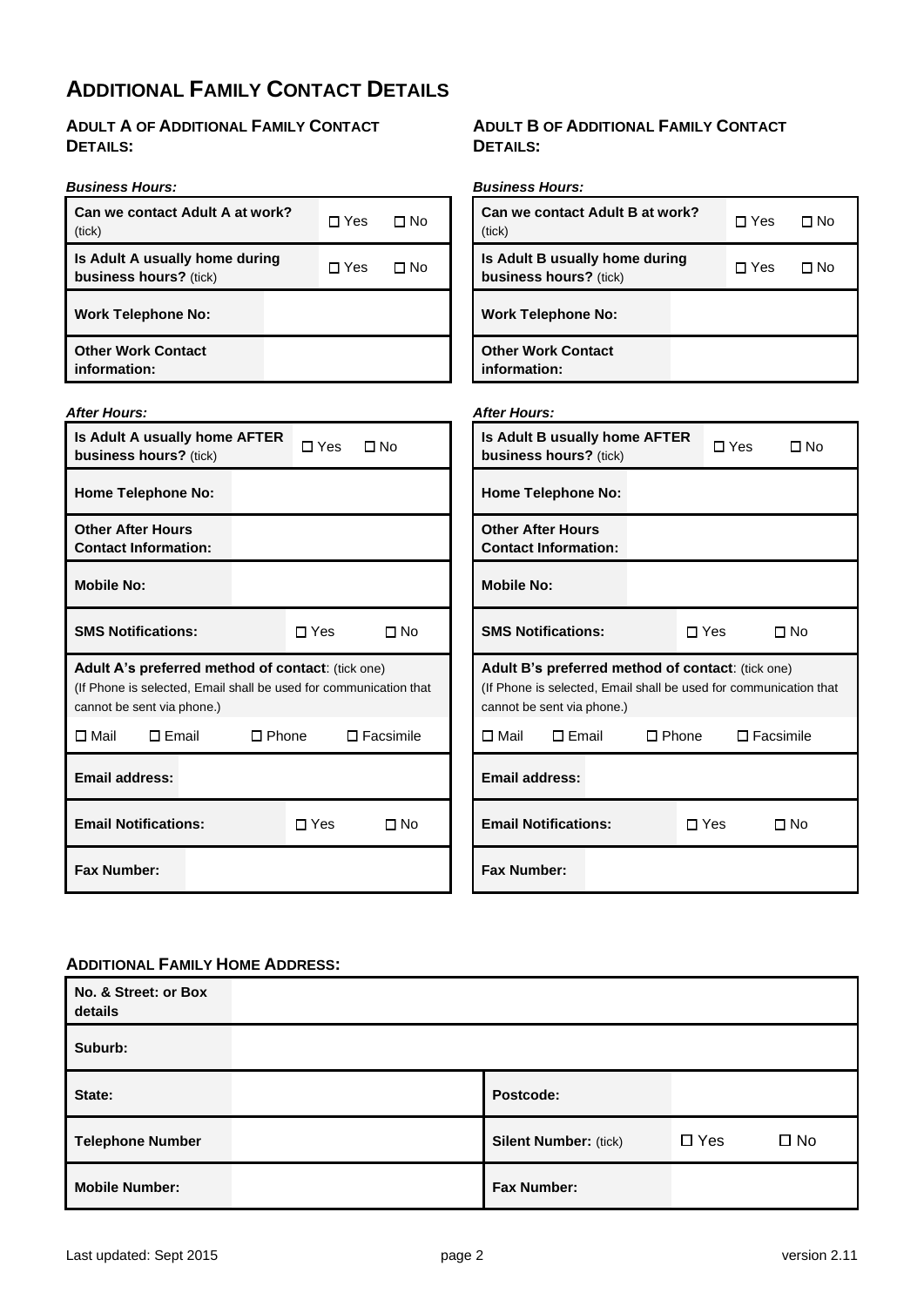### **ADDITIONAL FAMILY MAILING ADDRESS:**

Write "As Above" if the same as Family Home Address

| No. & Street |           |  |
|--------------|-----------|--|
| Suburb:      |           |  |
| State:       | Postcode: |  |

# **ADDITIONAL FAMILY DOCTOR DETAILS:**

| <b>Doctor's Name</b>                                                        | (tick) | <b>Individual or Group Practice:</b><br>$\Box$ Individual<br>$\Box$ Group |
|-----------------------------------------------------------------------------|--------|---------------------------------------------------------------------------|
| No. & Street or Box No.:                                                    |        |                                                                           |
| Suburb:                                                                     |        |                                                                           |
| State:                                                                      |        | Postcode:                                                                 |
| <b>Telephone Number</b>                                                     |        | <b>Fax Number</b>                                                         |
| $\Box$ Yes<br>$\square$ No<br><b>Current Ambulance Subscription: (tick)</b> |        | <b>Medicare Number:</b>                                                   |

## **ADDITIONAL FAMILY EMERGENCY CONTACTS:**

|                | <b>Name</b> | <b>Relationship</b><br>(Neighbour, Relative, Friend or Other) | <b>Telephone Contact</b> | Language Spoken<br>(If English Write "E") |
|----------------|-------------|---------------------------------------------------------------|--------------------------|-------------------------------------------|
|                |             |                                                               |                          |                                           |
| $\overline{2}$ |             |                                                               |                          |                                           |
| 3              |             |                                                               |                          |                                           |
| 4              |             |                                                               |                          |                                           |

### **ADDITIONAL FAMILY BILLING ADDRESS:**

Write "As Above" if the same as Family Home Address

| No. & Street or PO Box |                                  |                          |           |  |
|------------------------|----------------------------------|--------------------------|-----------|--|
| Suburb:                |                                  |                          |           |  |
| State:                 |                                  |                          | Postcode: |  |
| <b>Billing Email</b>   | $\Box$ Adult A<br>$\Box$ Adult B | □ Other (Please Specify) |           |  |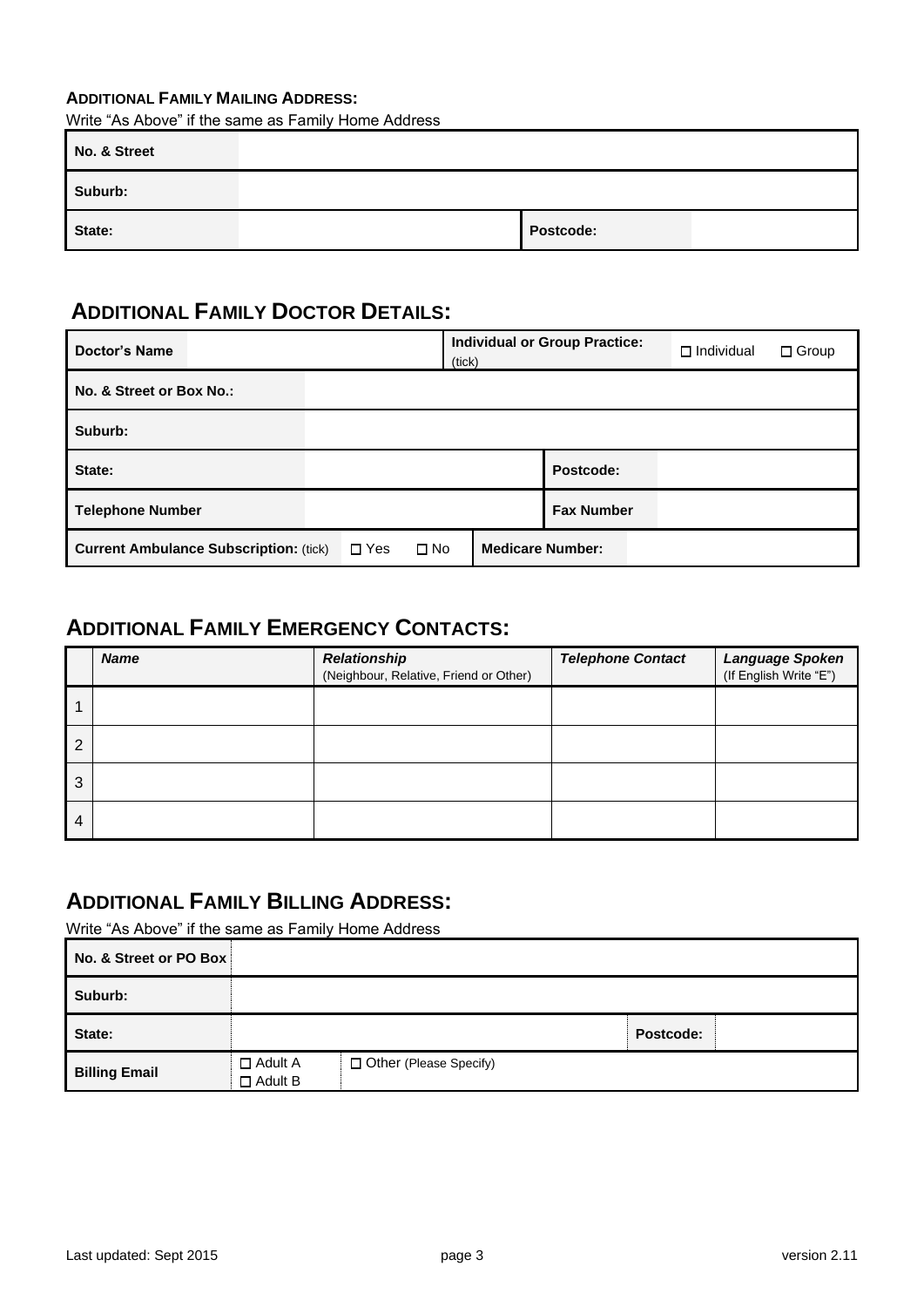# **OTHER ADDITIONAL FAMILY DETAILS**

|                                                                                      |                    | $\Box$ Parent                              | $\Box$ Step-Parent |                    | $\Box$ Adoptive Parent |                   |  |  |
|--------------------------------------------------------------------------------------|--------------------|--------------------------------------------|--------------------|--------------------|------------------------|-------------------|--|--|
| <b>Relationship of Adult A of Additional Family to</b><br><b>Student:</b> (tick one) |                    | $\Box$ Foster Parent<br>$\Box$ Host Family |                    |                    | $\Box$ Relative        |                   |  |  |
|                                                                                      |                    | $\Box$ Friend                              | $\square$ Self     |                    | $\Box$ Other           |                   |  |  |
|                                                                                      |                    | $\Box$ Parent                              | □ Step-Parent      |                    |                        | □ Adoptive Parent |  |  |
| <b>Relationship of Adult B of Additional Family to</b><br><b>Student:</b> (tick one) |                    | $\Box$ Foster Parent                       | $\Box$ Host Family |                    | $\Box$ Relative        |                   |  |  |
|                                                                                      |                    | $\Box$ Friend                              | $\square$ Self     |                    | $\Box$ Other           |                   |  |  |
|                                                                                      |                    |                                            |                    |                    |                        |                   |  |  |
|                                                                                      |                    |                                            |                    |                    |                        |                   |  |  |
| The student lives with the Additional Family: (tick one)                             |                    |                                            |                    |                    |                        |                   |  |  |
| $\square$ Always<br>$\square$ Mostly                                                 | $\square$ Balanced |                                            | □ Occasionally     |                    | $\Box$ Never           |                   |  |  |
|                                                                                      |                    |                                            |                    |                    |                        |                   |  |  |
|                                                                                      |                    |                                            |                    |                    |                        |                   |  |  |
| Send Correspondence addressed to: (tick one)                                         |                    | $\Box$ Adult A                             | $\Box$ Adult B     | $\Box$ Both Adults |                        | $\Box$ Neither    |  |  |
|                                                                                      |                    |                                            |                    |                    |                        |                   |  |  |
| Is the Additional Family to receive Academic Reports?                                |                    | $\Box$ Yes                                 |                    | □ No               |                        |                   |  |  |
|                                                                                      |                    |                                            |                    |                    |                        |                   |  |  |

Thank you for taking the time to complete this Student Enrolment form. We understand that the information you have provided is confidential and will be treated as such, but the details are required to enable staff to properly enrol your child at our school.

| certify that the information contained within this form is correct. |       |  |
|---------------------------------------------------------------------|-------|--|
| Signature of Parent/Guardian:                                       | Date: |  |